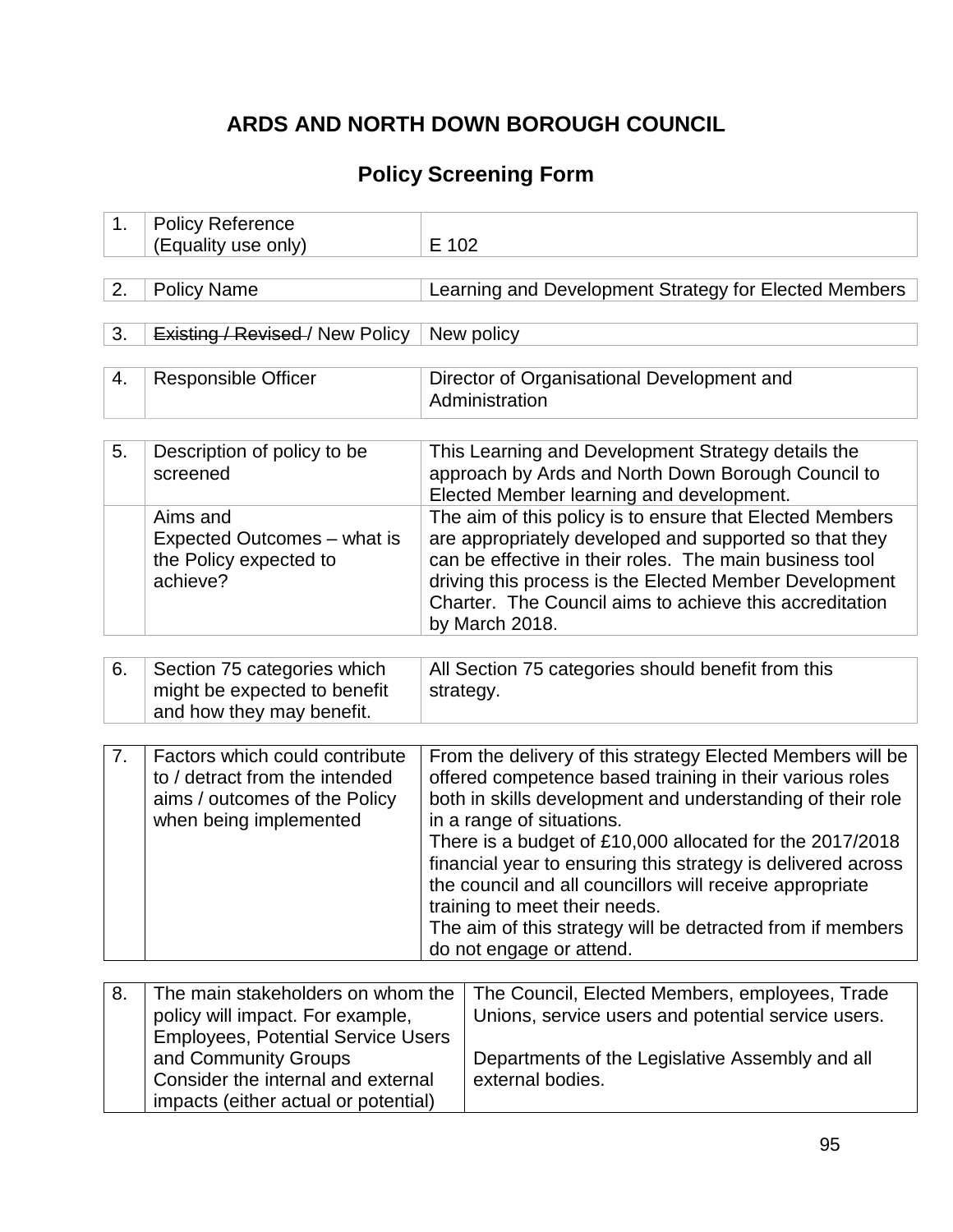| or list,<br>and<br>.comment<br><b>Information</b> |  |
|---------------------------------------------------|--|
| where appropriate                                 |  |

| 9. | Please provide details of other policies which have a bearing on this one. |                             |
|----|----------------------------------------------------------------------------|-----------------------------|
|    | Policies:                                                                  | Owned by:                   |
|    | E 15 Ards and North Down Borough Council -                                 |                             |
|    | Corporate Plan                                                             | Ards and North Down Borough |
|    | E 72 Performance Improvement Plan                                          | Council                     |
|    | E 75 Investors in People Accreditation                                     |                             |
|    | E 76 Organisational Development Plan/Strategy                              |                             |

| 10. | Available evidence (quantitative and qualitative) considered as important to encourage |                                                               |  |
|-----|----------------------------------------------------------------------------------------|---------------------------------------------------------------|--|
|     | completion in relation to:                                                             |                                                               |  |
|     | <b>Religious Belief</b>                                                                | NIRSA statistics and NINIS statistics for the Borough profile |  |
|     | <b>Political Opinion</b>                                                               | where data is available for the Ards and North Down Borough   |  |
|     | <b>Racial Group</b>                                                                    | Council area and Electoral Wards.                             |  |
|     | Age                                                                                    |                                                               |  |
|     | <b>Marital Status</b>                                                                  | Ards and North Down Borough Council Elected Members profile   |  |
|     | Sexual orientation                                                                     | where this information is available.                          |  |
|     | Men & Women                                                                            |                                                               |  |
|     | generally                                                                              | Ards and North Down Borough Council employee profile.         |  |
|     | <b>Disability</b>                                                                      | Elected Members Training Needs Analysis completed July 2016.  |  |
|     | <b>Dependents</b>                                                                      |                                                               |  |

| 11. | Based on data previously provided what are the needs, experiences and priorities for each |                                                                   |  |
|-----|-------------------------------------------------------------------------------------------|-------------------------------------------------------------------|--|
|     |                                                                                           | of the following categories, in relation to this policy/decision? |  |
|     | <b>Religious Belief</b>                                                                   | All Elected Members training needs are considered as an           |  |
|     | <b>Political Opinion</b>                                                                  | integral part of this strategy and reasonable adjustments will be |  |
|     | <b>Racial Group</b>                                                                       | agreed with members where a need is identified.                   |  |
|     | Age                                                                                       |                                                                   |  |
|     | <b>Marital Status</b>                                                                     |                                                                   |  |
|     | Sexual orientation                                                                        |                                                                   |  |
|     | Men & Women                                                                               |                                                                   |  |
|     | generally                                                                                 |                                                                   |  |
|     | <b>Disability</b>                                                                         |                                                                   |  |
|     | <b>Dependents</b>                                                                         |                                                                   |  |

## **Does this Policy require an Equality Impact Assessment?**

| What is the likely impact on equality of opportunity for each of the Section 75 categories? |                                          |                  |
|---------------------------------------------------------------------------------------------|------------------------------------------|------------------|
| Detail of Impact                                                                            |                                          | Level of Impact  |
|                                                                                             |                                          | Minor/Major/None |
| <b>Religious Belief</b>                                                                     | This strategy will include a range of    | <b>None</b>      |
| <b>Political Opinion</b>                                                                    | training including promotion of equality |                  |
| <b>Racial Group</b>                                                                         | of opportunity and good relations,       |                  |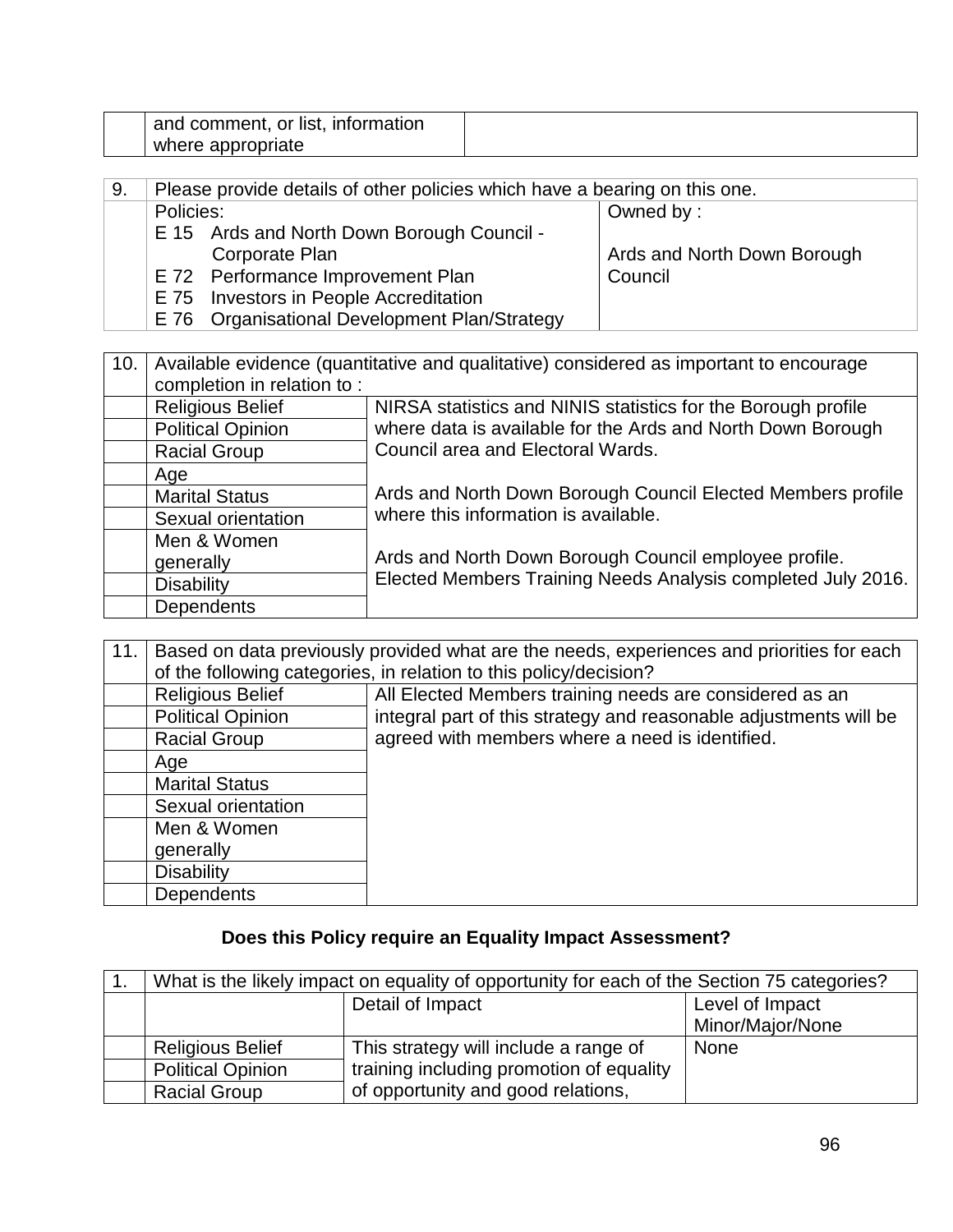| Age                   | financial management, chairing of |  |
|-----------------------|-----------------------------------|--|
| <b>Marital Status</b> | meetings and media awareness      |  |
| Sexual orientation    | training.                         |  |
| Men & Women           |                                   |  |
| generally             |                                   |  |
| <b>Disability</b>     |                                   |  |
| <b>Dependents</b>     |                                   |  |

#### 2. Are there opportunities to better promote equality of opportunity for people within the Section 75 equality categories? If "Yes", provide details  $\parallel$  If "No", provide details Religious Belief No, as the training needs analysis has identified training gaps and the training programme will ensure that Section 75 is adhered to in all training. Political Opinion Racial Group Age **Marital Status** Sexual orientation Men & Women generally **Disability Dependents**

| 3. | To what extent is the Policy likely to impact on Good Relations between people of different<br>religious belief, political opinion or racial group? |                                                          |                  |
|----|-----------------------------------------------------------------------------------------------------------------------------------------------------|----------------------------------------------------------|------------------|
|    |                                                                                                                                                     | Details of Impact<br>Level of Impact                     |                  |
|    |                                                                                                                                                     |                                                          | Minor/Major/None |
|    | <b>Religious Belief</b>                                                                                                                             | Minor as it will identify the need to promote good       |                  |
|    | <b>Political Opinion</b>                                                                                                                            | relations in all Council responsibilities and duties for |                  |
|    | <b>Racial Group</b>                                                                                                                                 | Members.                                                 |                  |

| -4. | Are there opportunities to better promote Good Relations between people of different |  |  |
|-----|--------------------------------------------------------------------------------------|--|--|
|     | religious belief, political opinion or racial group?                                 |  |  |
|     | If "Yes" provide details<br>If "No" provide details                                  |  |  |
|     | No as the training needs analysis has included good<br><b>Religious Belief</b>       |  |  |
|     | relations in all relevant training sessions.<br><b>Political Opinion</b>             |  |  |
|     | <b>Racial Group</b>                                                                  |  |  |

#### Additional Considerations

| Multiple Identity                | Details of Impact or potential impact (Positive/Negative) |
|----------------------------------|-----------------------------------------------------------|
| Considerations                   |                                                           |
| Are there any potential impacts  | This strategy has positively embraced the broad range of  |
| of the policy decision on        | multiple identities of those to be trained and those that |
| people with multiple identities? | Elected Members have contact with.                        |
| (e.g. disabled minority ethnic   |                                                           |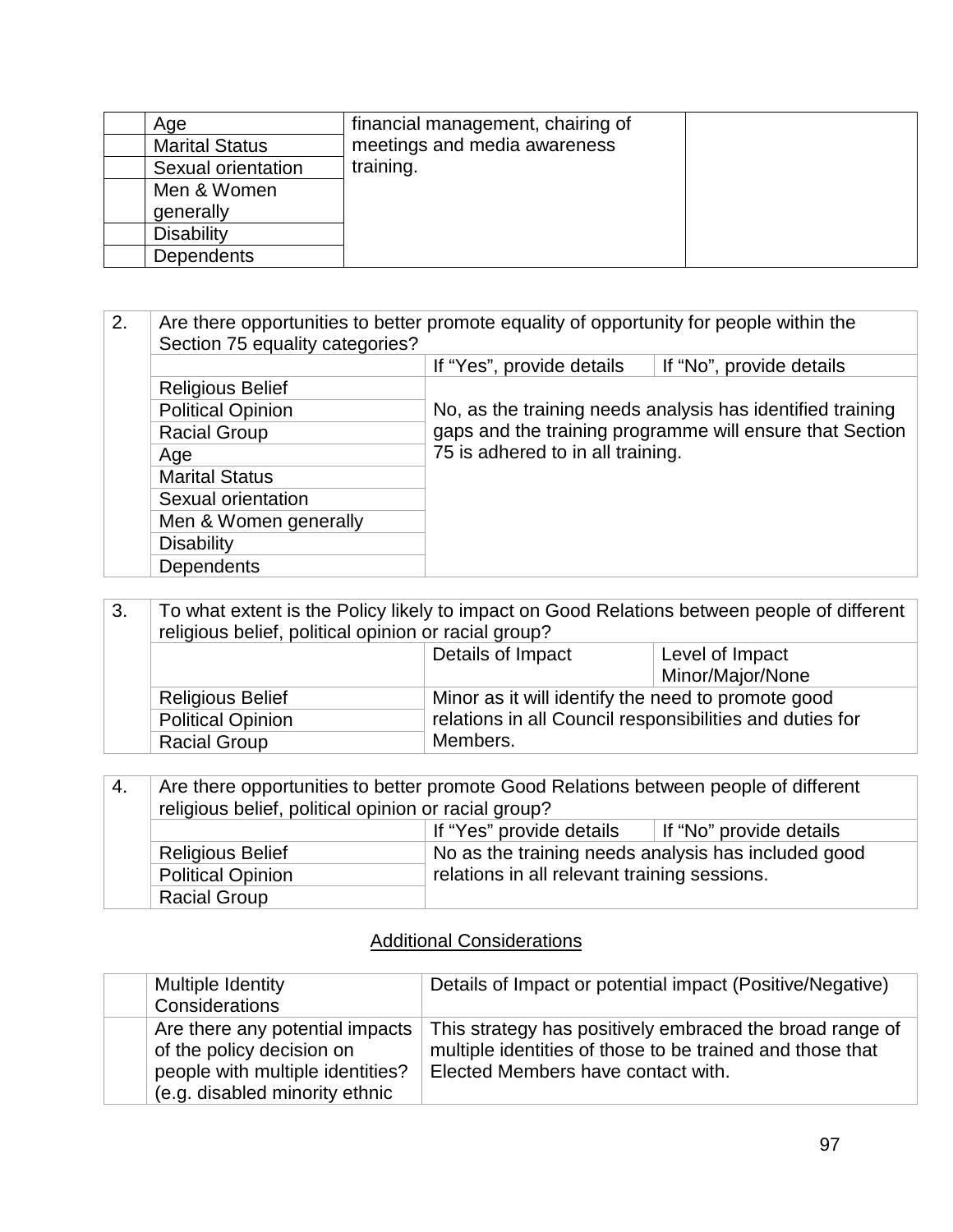| persons)                         |  |
|----------------------------------|--|
| Where appropriate provide        |  |
| details of data on the impact of |  |
| the policy on people with        |  |
| multiple identities.             |  |
| Specify relevant Section 75      |  |
| categories concerned.            |  |
|                                  |  |

### **Disability Discrimination Order (NI) 2006**

| Does this proposed policy<br>provide an opportunity to:                                                                                                                             | Yes / No | Explain your reasoning:                                                                                                                                                                                                                                                                                                                                         |
|-------------------------------------------------------------------------------------------------------------------------------------------------------------------------------------|----------|-----------------------------------------------------------------------------------------------------------------------------------------------------------------------------------------------------------------------------------------------------------------------------------------------------------------------------------------------------------------|
| better promote positive<br>$\qquad \qquad \blacksquare$<br>attitudes towards disabled<br>people<br>increase participation by<br>$\blacksquare$<br>disabled people in public<br>life | Yes      | This strategy will deliver a range of<br>training programmes that will be available<br>in a range of formats and reasonable<br>adjustments will be made where a need is<br>identified.<br>Training will also be delivered on Disability<br>Discrimination legislation and its relevance<br>to the many roles and responsibilities of<br><b>Elected Members.</b> |

### Monitoring Arrangements

Section 75 places a requirement on the Council to have equality monitoring arrangements in place in order to assess the impact of policies and services, help identify barriers to fair participation and to better promote equality of opportunity.

| Outline what data you could<br>collect in the future in order to<br>monitor the impact of this | Comments on training delivered, reasonable adjustments<br>required and the range requested. |
|------------------------------------------------------------------------------------------------|---------------------------------------------------------------------------------------------|
| policy / decision on equality,<br>good relations and disability<br>duties                      | Reduction in complaints and range of comments received<br>from service users and employees. |

## Consideration of Human Rights

The Human Rights Act 1998 brings the European Convention on Human Rights (ECHR) into UK and, therefore, Northern Ireland. Indicate below any potential *adverse impacts* that the policy / decision may have in relation to human rights issues

| Right to Life                                | Article 2 |  |
|----------------------------------------------|-----------|--|
| Prohibition to torture, inhuman or degrading | Article 3 |  |
| treatment                                    |           |  |
| Prohibition of slavery and forced labour     | Article 4 |  |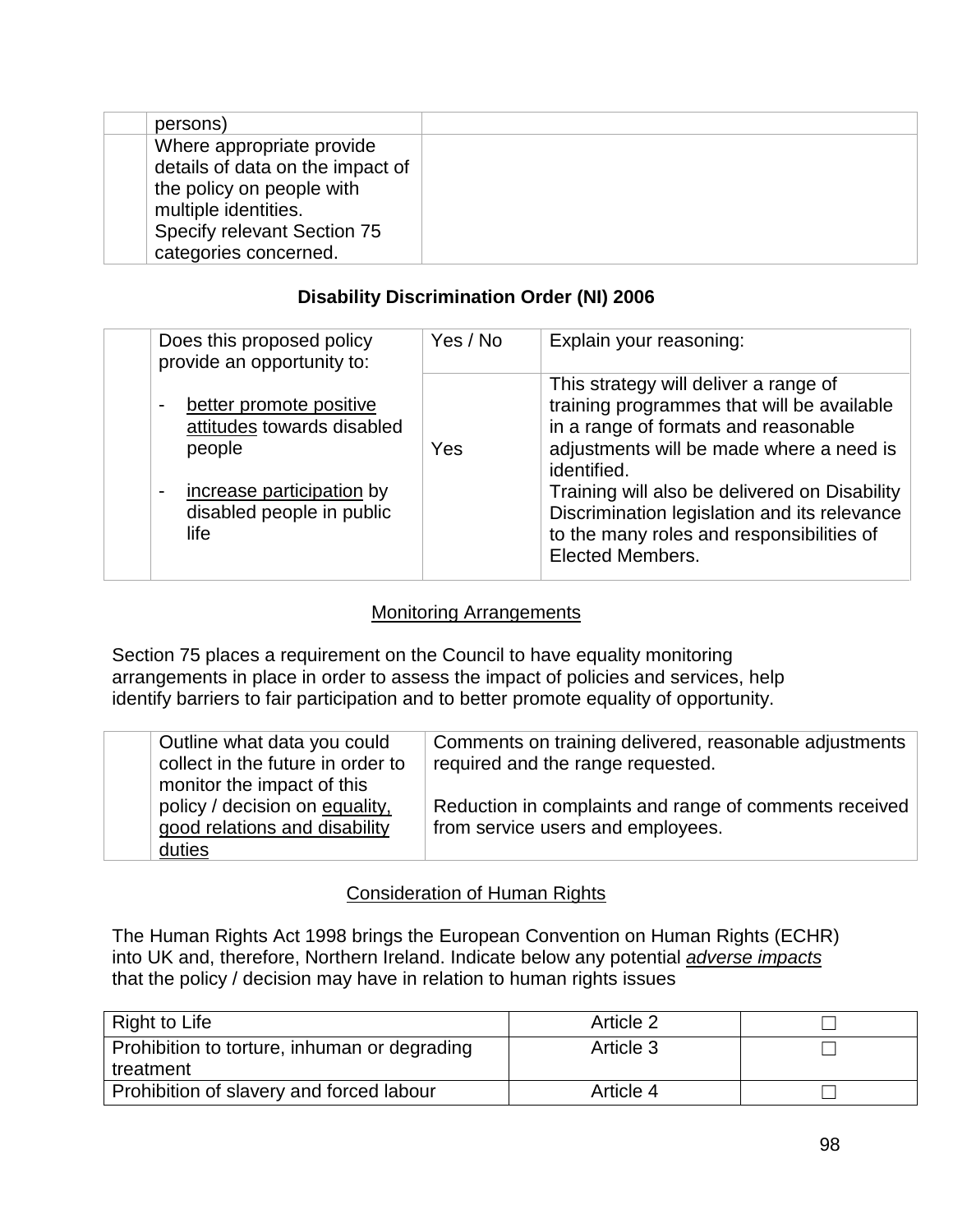| <b>Right to Liberty and Security</b>        | Article 5  |  |
|---------------------------------------------|------------|--|
| Right to a Fair and Public Trial            | Article 6  |  |
| Right to no punishment without due legal    | Article 7  |  |
| process                                     |            |  |
| Right to respect for private and family     | Article 8  |  |
| life, home and correspondence               |            |  |
| Right to freedom of thought, conscience and | Article 9  |  |
| religion                                    |            |  |
| Right to freedom of Expression              | Article 10 |  |
| Right to freedom of peaceful assembly and   | Article 11 |  |
| association                                 |            |  |
| Right to marry and found a family           | Article 12 |  |
| The prohibition on discrimination           | Article 14 |  |
| Protection of property and enjoyment of     | Protocol 1 |  |
| possessions                                 | Article 1  |  |
| Right to education                          | Protocol 1 |  |
|                                             | Article 2  |  |
| Right to free and secret election           | Protocol 1 |  |
|                                             | Article 3  |  |

| Please explain any adverse<br>impacts on human rights that<br>you have identified?                         |  |
|------------------------------------------------------------------------------------------------------------|--|
| Please indicate any ways in<br>which you consider the policy<br>positively promotes Human<br><b>Rights</b> |  |

I can confirm that the proposed policy / decision have been screened for:-

| Equality of opportunity and good relations |
|--------------------------------------------|
| Disabilities duties; and                   |
| Human rights issues                        |

On the basis of the answers to the screening questions, I recommend that this policy / decision is:-

| Screened Out – No EQIA necessary (no impacts)     |
|---------------------------------------------------|
| Screened Out - Mitigating Actions (minor impacts) |
| Screened In - Necessary to conduct a full EQIA    |
| Please detail actions to be taken:                |

Screening assessment completed by:- Name: Sam Rea Title: Organisational Development Manager